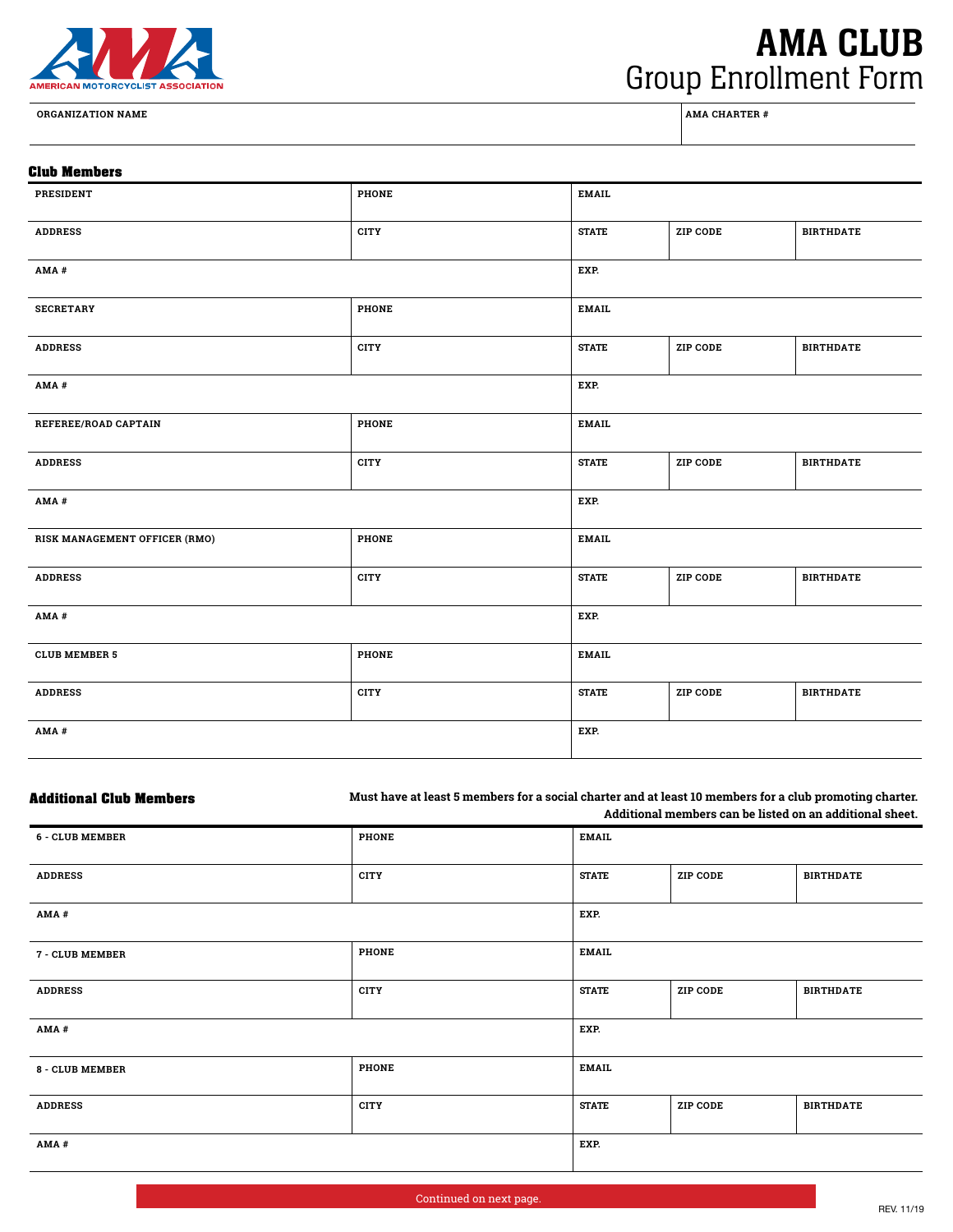| 9 - CLUB MEMBER  | <b>PHONE</b> | <b>EMAIL</b> |                 |                  |
|------------------|--------------|--------------|-----------------|------------------|
| <b>ADDRESS</b>   | <b>CITY</b>  | <b>STATE</b> | <b>ZIP CODE</b> | <b>BIRTHDATE</b> |
| AMA#             |              | EXP.         |                 |                  |
| 10 - CLUB MEMBER | PHONE        | <b>EMAIL</b> |                 |                  |
| <b>ADDRESS</b>   | <b>CITY</b>  | <b>STATE</b> | ZIP CODE        | <b>BIRTHDATE</b> |
| AMA#             |              | EXP.         |                 |                  |
| 11 - CLUB MEMBER | <b>PHONE</b> | <b>EMAIL</b> |                 |                  |
| <b>ADDRESS</b>   | <b>CITY</b>  | <b>STATE</b> | ZIP CODE        | <b>BIRTHDATE</b> |
| AMA#             |              | EXP.         |                 |                  |
| 12 - CLUB MEMBER | <b>PHONE</b> | <b>EMAIL</b> |                 |                  |
| <b>ADDRESS</b>   | <b>CITY</b>  | <b>STATE</b> | <b>ZIP CODE</b> | <b>BIRTHDATE</b> |
| AMA#             |              | EXP.         |                 |                  |
| 13 - CLUB MEMBER | <b>PHONE</b> | <b>EMAIL</b> |                 |                  |
| <b>ADDRESS</b>   | <b>CITY</b>  | <b>STATE</b> | ZIP CODE        | <b>BIRTHDATE</b> |
| AMA#             |              | EXP.         |                 |                  |
| 14 - CLUB MEMBER | <b>PHONE</b> | <b>EMAIL</b> |                 |                  |
| <b>ADDRESS</b>   | <b>CITY</b>  | <b>STATE</b> | <b>ZIP CODE</b> | <b>BIRTHDATE</b> |
| AMA#             |              | EXP.         |                 |                  |
| 15 - CLUB MEMBER | PHONE        | <b>EMAIL</b> |                 |                  |
| <b>ADDRESS</b>   | CITY         | <b>STATE</b> | ZIP CODE        | <b>BIRTHDATE</b> |
| AMA#             |              | EXP.         |                 |                  |
| 16 - CLUB MEMBER | <b>PHONE</b> | <b>EMAIL</b> |                 |                  |
| <b>ADDRESS</b>   | CITY         | <b>STATE</b> | ZIP CODE        | <b>BIRTHDATE</b> |
| AMA#             |              | EXP.         |                 |                  |
| 17 - CLUB MEMBER | <b>PHONE</b> | <b>EMAIL</b> |                 |                  |
| <b>ADDRESS</b>   | <b>CITY</b>  | <b>STATE</b> | <b>ZIP CODE</b> | <b>BIRTHDATE</b> |
| AMA#             |              | EXP.         |                 |                  |